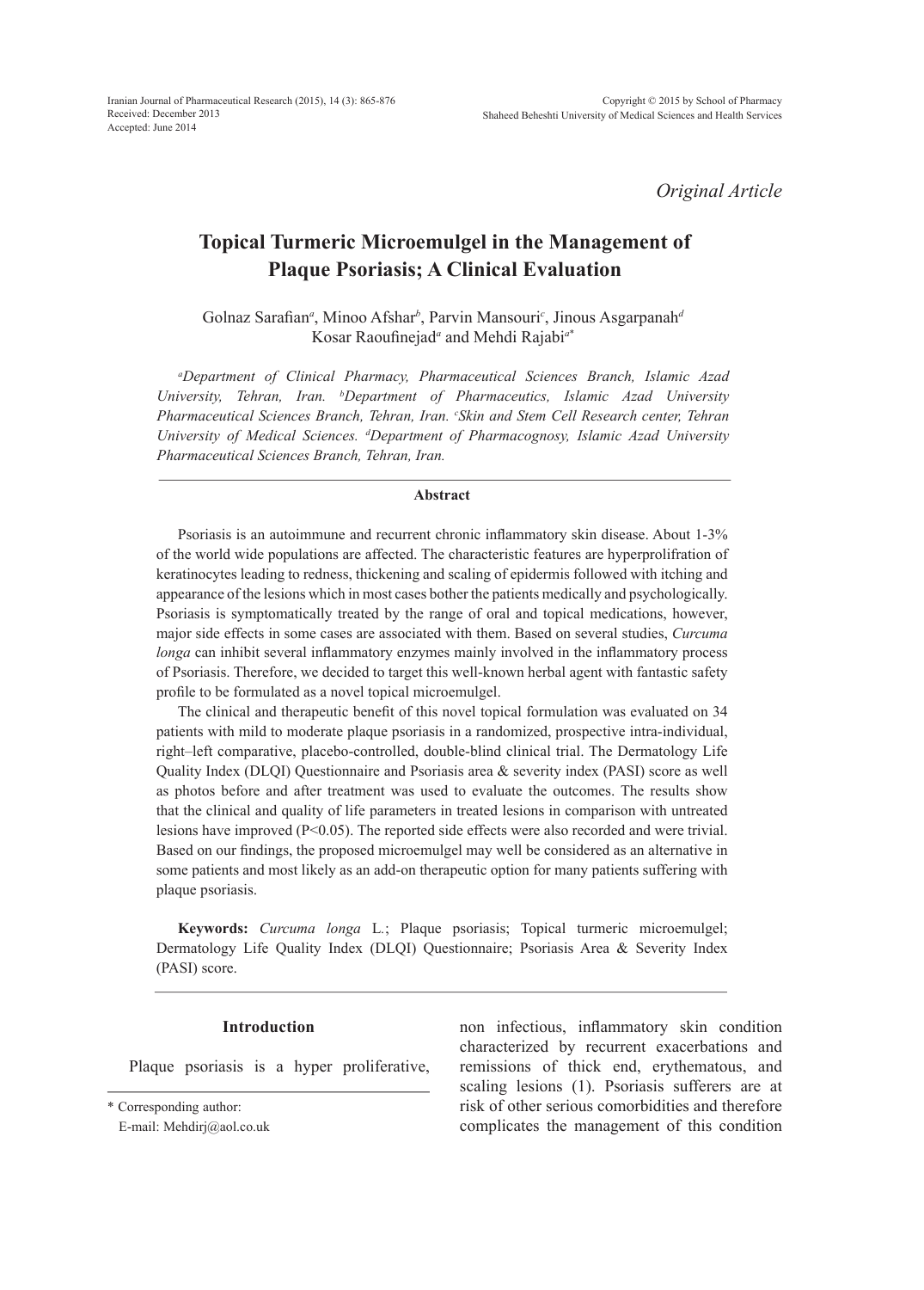and in some cases increase the risk of early death. Cardiovascular disease (CVD), crohn's disease, chronic obstructive pulmonary disease (COPD), lymphoma, depression and metabolic syndrome are reported more commonly in psoriasis patients (2). The national psoriasis foundation reported that 33% of patients with mild disease and 60% of patients with moderateto-severe psoriasis reported that their disease was a significant problem in their everyday life (2). Psoriasis can be effectively controlled by various medications, either used alone or in combination. About 75% of patients with mild-to-moderate psoriasis are responsive to topical treatments (3). However, a variety of conventional therapies have generated limited efficacy with frequent side effects. Other alternative therapies for psoriasis are; light therapy, nutritional therapy, hydrotherapy, detoxification, fasting, and colon therapy. Ayurvedic medicine (Ayurveda) is the most widely accepted alternative medicine for psoriasis. Medicinal plants, herbs, spices and herbal remedies are known to ayurveda for long time (4, 25).

Turmeric (*Curcuma longa*) is extensively used as a spice, food, preservative and traditional medicine and as a household remedy for various diseases in Asian countries, including China and South East Asia.

 Curcumin, a yellow pigment from *Curcuma longa* is a major component of turmeric with immune-modulating, anti-inflammatory, wound-healing, antibacterial, antitumour, anticarcinogenic, and antioxidant properties (5, 6, 21, 24). This agent has shown some significant effect on psoriasis with properties related on numerous receptors to which curcumin binds. These include 5-LOX, xanthine oxidase, thioredoxin reductase, COX-2, *p*-glycoprotein, GST, PKA, PKC, cPK, PK, Ca²<sup>+</sup> - dependent protein kinase (CDPK), and glutathione (21). Furthermore, curcumin induced suppression of phosphorylase kinase activity which correlates with the resolution of human psoriasis  $(7)$ .

As a novel approach, in our investigation, the topical microemulgel was considered as a great potential product for an effective and safe way to administer turmeric for the treatment of skin diseases such as psoriasis.

Patel *et al*. 2009 has investigated the effect

of curcumin gel in rats for its anti-inflammatory effects. The penetration percutaneous flux of curcumin through the rat epidermis was enhanced by the used of menthol in the formulation (8).

In more recent study by khiljee *et al*. (2010) the release of topical turmeric gel, ointment and micro emulsion through the franz cells were evaluated and compared against each other. The turmeric micro emulsion had the fastest release through nylon membrane and cellulose membrane compared with the gel or ointment (9).

The purpose of this double-blind, placebo controlled study was to evaluate the clinical efficacy of turmeric extract with fantastic safety profile in a novel topical microemulgel in patients with plaque psoriasis.

### **Experimental**

# *Patients and methods*

Initially, forty patients (this number of patients was based on similar studies investigating other herbal topical preparations) entered in to the study with the male to female ratio of 14 to 20 respectively. The number of patient was based on similar studies when evaluating the clinical efficacy of novel topical herbal remedies in human subjects. All patients were between the ages of 18-60 years with the mean of 31.7 years old (Table 1). Patients were diagnosed with mild to moderate bilateral symmetrical lesions of stable plaque psoriasis on legs and arms by the dermatologist. The inclusion criteria were; stable plaque psoriasis diagnosed clinically by a consultant dermatologist as symmetrically distributed psoriatic plaques which had been stable in extent and severity for at least 2 months on systemic therapy and had not used topical therapy for the past 2 weeks. Patients who had been treated aggressively by beta blockers or those patients with other complications such as lymphoma and infections were excluded. Additionally, this study was only approved by the ethics committee based on extension of exclusion criteria to exclude the breast feeding or expecting mothers**.** This was a randomized, prospective intra-individual, right–left comparative, placebo-controlled, double- blind pilot study lasted 9 weeks in total for each individual patient. Patients were advised to apply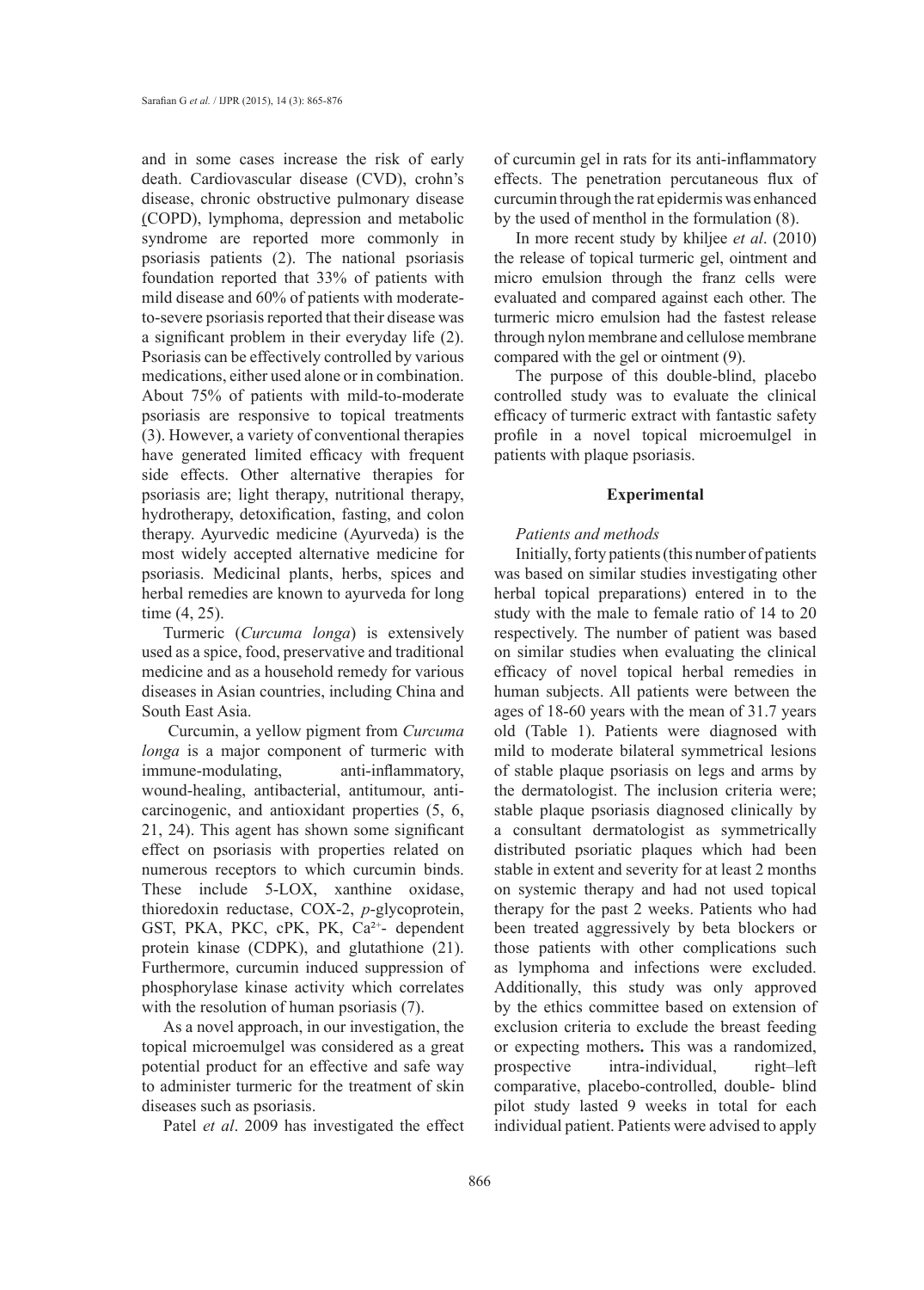the turmeric microemulgel twice daily versus placebo which was consist of vehicle alone. Patients were advised to apply a thin layer of drug or placebo on entire surface of the selected lesion (selected lesions could be in different size of distribution). The trial was registered in Iranian Registry of Clinical Trials (IRCT registration number: IRCT201304203106N13). The study was approved by Azad University of Pharmaceutical Sciences Ethics Committee (No: 13993). Informed consents were obtained from each patient before they were included in our study.

Hydro alcoholic turmeric extract was the main active ingredient. The extraction carried out by the percolation method as disclosed by the SOHA JISSA Co (Salmanshahr, Mazandaran, Iran).

Both active and placebo preparations were made identical in their presentation and supplied in a 50 g tubes with storage condition at ambient temperature. Patients were given 50 g tubes (active/placebo) for a maximum of 3 weeks supply at a time, clearly labeled for left or right lesions. Patients were instructed to use them twice daily. In order to asses and compare the clinical efficacy, the psoriasis area and severity index (PASI) score, photography and quality of life questionnaire known as Dermatology Life Quality Index (DLQI) were used. The level of adherence and basic follow ups with treatments were carried out on weekly basis by phone and in person. Additionally, all patients had 24/7 access helpline number to contact during the trial and were examined physically in the multi disciplinary dermatology clinic every 3 weeks for the period of 9 weeks. SPSS T-test, chi-squared test were used for comparing quantitative values.

### *Preparation and evaluation of microemulgel*

Hydroalcoholic turmeric extract was the main active ingredient. The extraction carried out by the percolation method as disclosed by the SOHA JISSA Co.

The pharmacological activities of turmeric have been attributed to its hydroalcoholic extract, which contain curcuminoids. A variety of methods have been reported for the quantification of curcumin. HPLC coupled with UV detection is the most common method for determination of curcumin in turmeric samples. In the present study, a sensitive HPLC–UV method was established for the qualitative and quantitative analysis of curcumin in hydroalcoholic extract of turmeric.

Curcumin amount in raw and final products was calculated using the previously validated and published method (22). Briefly, separation was carried out on a Shimadzu HPLC system (Shimadzu, Kyoto, Japan), which was equipped with an SCL-10AVP system controller, LC-10 ADVP pump, DGU-14A degasser, and a SPD-M10AVP PDA detector. The peak areas were integrated automatically by computer using a Shimadzu Class VP software program. A 20 µL volume of sample was introduced into a Rheodyne model 7725i injector. The elution was performed on a  $C_{18}$  column (150 mm×4.6) mm, 5  $\mu$ m particle size) from Teknokroma (Barcelona, Spain). All analyses were carried out at the column temperature of 30±1◦ C under isocratic conditions with a mobile phase of acetonitrile: acetic acid solution (pH= 3) (30:70, v/v), and a flow-rate of 2.0 mL/min, using PDA detection at 240 nm. All solvents and reagents were of gradient and analytical grade respectively and were purchased from Merck (Darmstadt, Germany). HPLC grade water was obtained through a Milli-Q system (Millipore, Milford, MA, USA) and was used to prepare all the solutions. The pharmaceutical dosage form (microemulgel 0.5%) were prepared based on our previously patented formulation (IR-80034).

### **Results**

34 patients from initially recruited 40 patients completed the study. The rate of compliance was reasonable probably due to excellent and robust follow up system and due to the tolerability to the formulated topical preparation. All subjects completed the 9 weeks active treatment, and during that period progressive reduction of thickness, followed by decrease erythema, pruritus, resulting in moderate to acceptable improvement and in some cases significant resolution of psoriatic lesions. The mean duration of disease prior to participation in the clinical trial was 11.5 years. This is the duration where patients were clinically diagnosed as suffering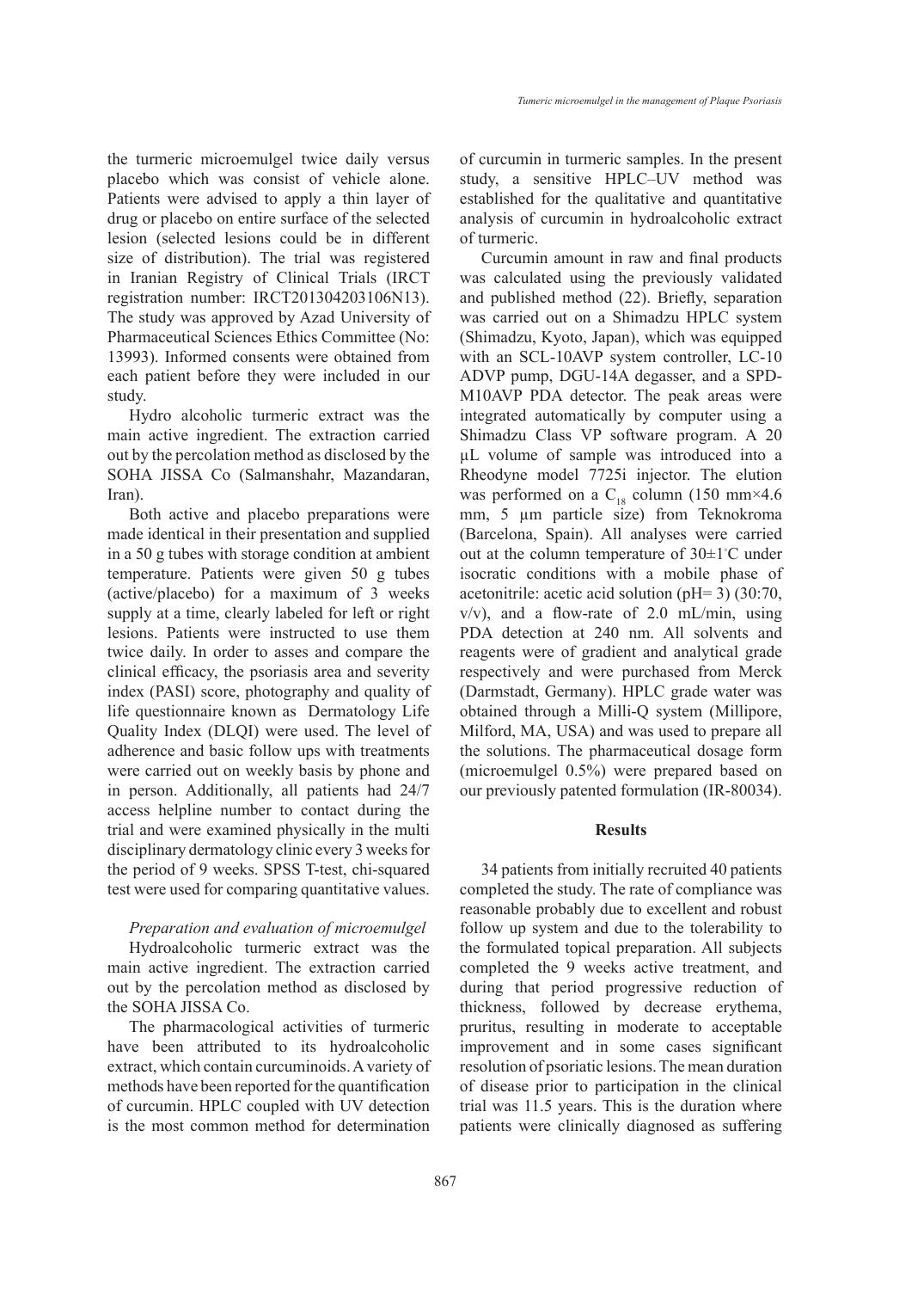

**Figure 1**. Most common causes of exacerbation of psoriasis as reported by patients are stress, temperature changes and sun burn.

with psoriasis by the consultant dermatologists. 58.8% of patients were diagnosed before the age of 30 years old and 41.2% were diagnosed after the age of 30 (Table 1).

Initially using psoriasis questionnaire the causes and trigger factors were evaluated. Stress,

**Table 1**.Characteristics of the patients in our sample selection and followed for 9 months.

| <b>Sex</b>                     | Frequency  | %Frequency |  |
|--------------------------------|------------|------------|--|
| Male                           | 20         | 58.8       |  |
| Female                         | 14         | 41.2       |  |
| Onset of disease<br>(years)    |            |            |  |
| Before the age                 | 20         |            |  |
| of 30                          | 14<br>58.8 |            |  |
| After the age<br>of 30         |            | 41.2       |  |
| Family history<br>of psoriasis |            |            |  |
| Yes                            | 18         | 53         |  |
| N <sub>0</sub>                 | 16         | 47         |  |

sun burn and temperature changes are reported to be the most common trigger factors for the exacerbation or worsening of psoriasis (Figure 1).

Psoriasis has been traditionally considered to be a disease of skin, however, it is now thought to be the cause for systemic inflammation and linked to be the source for other comorbidities such as cardiovascular disease, liver, respiratory and hematological complications. In particular the most common complications were metabolic syndrome and diabetes mellitus with 14.7% and 11.8% respectively. In lower number of 2.9% other comorbidities such as ulcerative colitis, fatty liver and hepatitis are reported (Figure 2).

In our sample size, the distribution of psoriasis lesions on individuals were recorded at the baseline. Majority of body parts which are affected by this condition are knees and elbows and that corresponds to the findings by various literatures and text books as the most common reported sites to be affected (Figure 3).



# **Comorbidities**

**Figure 2.** Most common comorbidities reported by psoriatic patients.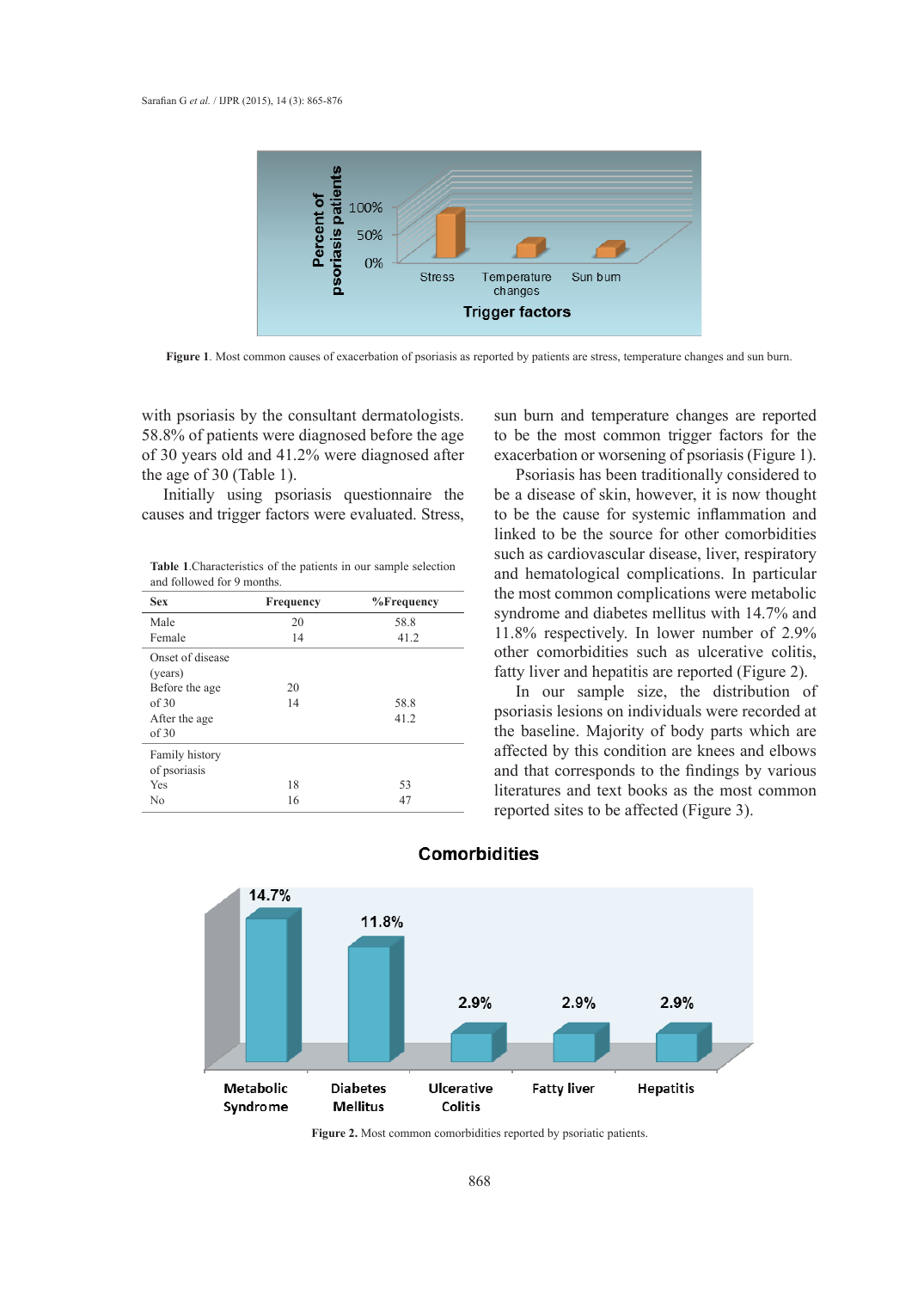

 **Figure 3.** Pattern for distribution of psoriasis in individual patients.

**Table 2.** Quality of life parameters in plaque psoriasis patients on week 0 and 9 using Dermatology Life Quality Index (DLQI) Questionnaire.

|                            | Very much   | A lot       | A little     | Not at all   |
|----------------------------|-------------|-------------|--------------|--------------|
| Itching, painful/stinging  |             |             |              |              |
| Week 0                     | $4(11.8\%)$ | $8(23.5\%)$ | $15(44.1\%)$ | $7(20.6\%)$  |
| Week 9                     | $0(0\%)$    | $4(11.8\%)$ | $6(17.6\%)$  | 24 (70.6%)   |
| Embarrassments/self        |             |             |              |              |
| consciousness              |             |             |              |              |
| Week 0                     | $4(11.8\%)$ | $8(23.5\%)$ | $15(44.1\%)$ | $7(20.6\%)$  |
| Week 9                     | $1(2.9\%)$  | $4(11.8\%)$ | $10(29.4\%)$ | $19(55.9\%)$ |
| Interference with daily    |             |             |              |              |
| activities                 |             |             |              |              |
| Week 0                     | $3(8.8\%)$  | $1(2.9\%)$  | $8(23.5\%)$  | 22 (64.7%)   |
| Week 9                     | $0(0\%)$    | $1(2.9\%)$  | 6(27.6%)     | $27(79.4\%)$ |
| Impact on clothing         |             |             |              |              |
| Week 0                     | 8(23.5)     | 8(23.5)     | $9(26.5\%)$  | $9(26.5\%)$  |
| Week 9                     | $1(2.9\%)$  | $4(11.8\%)$ | $11(32.4\%)$ | 18 (52.9%)   |
| Influence on Social or     |             |             |              |              |
| leisure activities         |             |             |              |              |
| Week 0                     | $3(8.8\%)$  | $6(17.6\%)$ | $8(23.5\%)$  | $17(50\%)$   |
| Week 9                     | $2(5.9\%)$  | $2(5.9\%)$  | $7(20.6\%)$  | $23(67.6\%)$ |
| Impact on sport Prevention |             |             |              |              |
| from work/studying         |             |             |              |              |
| Week 0                     |             |             |              |              |
| Week 9                     | $1(2.9\%)$  | $4(11.8\%)$ | $3(8.8\%)$   | $26(76.5\%)$ |
|                            | $1(2.9\%)$  | $2(5.9\%)$  | 5(14.7%)     | 26 (76.5%)   |
| Problems with              |             |             |              |              |
| partner/friends/ relatives |             |             |              |              |
| Week 0                     | $1(2.9\%)$  | $6(17.6\%)$ | $13(38.2\%)$ | 14 (41.2%)   |
| Week 9                     | $0(0\%)$    | $4(11.8\%)$ | $12(35.3\%)$ | 18 (52.9%)   |
| Sexual difficulties        |             |             |              |              |
| Week 0                     | $3(8.8\%)$  | $2(5.9\%)$  | $2(5.9\%)$   | 27 (79.4%)   |
| Week 9                     | $0(0\%)$    | $2(5.9\%)$  | $3(8.8\%)$   | 29 (85.3%)   |
| Time consuming             |             |             |              |              |
| Week 0                     | $0(0\%)$    | 5(14.7%)    | $12(35.3\%)$ | $17(50\%)$   |
| Week 9                     | $2(5.9\%)$  | $4(11.8\%)$ | $8(23.5\%)$  | 20 (58.8%)   |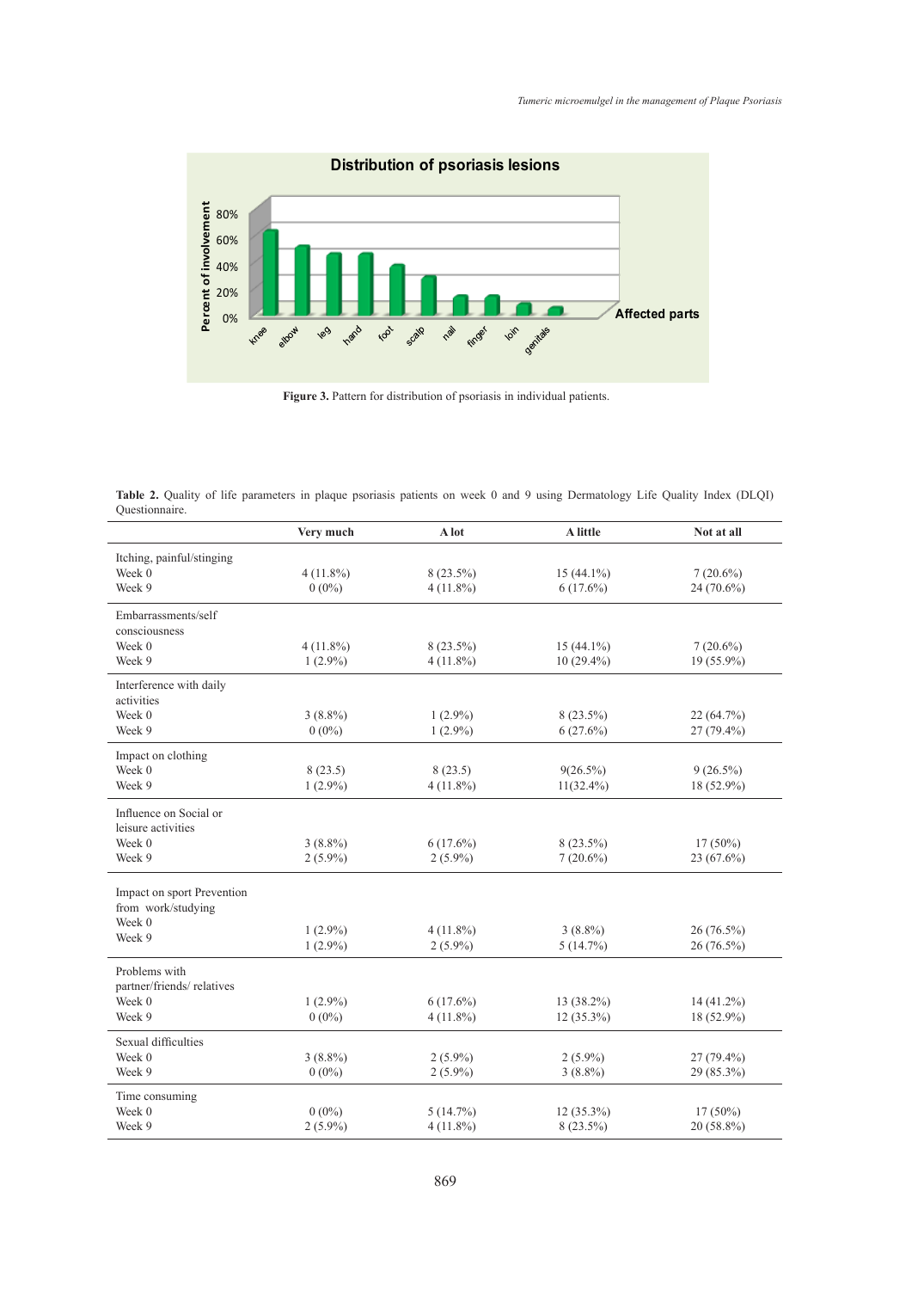

**Figure 4.** Mean visual analog scale for pruritus, burning and pain on week 0, 3, 6 and 9 using the proposed microemulgel.

Visual Analog Scale (VSA) is used to assess the level of pruritus, burning and pain associated with the psoriasis. Overall, patients experienced reduction of VAS when used the proposed turmeric microemulgel (Figure 4).

PASI is the current gold standard for assessment of the psoriasis. The PASI was used to measure the average redness, thickness, and scaliness of the lesions (0–4 scale for each parameter) and the areas of involvement (0–6 scale).

On week 9, the mean redness score gradually reduced from 1.3 to 0.2 on the right arm (P<0.05), against the left arm where the reduction was not significant enough (from 1.4 to 1), albeit reduction was gradual. Similarly, the redness associated with the lesions on the legs were following the same pattern of reduction and therefore the difference between left and right sides were prominent (Figure 5).

On week 9, thickness of the lesions reduced from 1.1 to 0.3 on the right arm  $(P<0.05)$  against the left arm where it only reduced from 1.2 to 1.1. At the same time, the thickness on the right leg reduced from 1.4 to 0.9 when compared against the left leg which only reduced insignificantly from 1.5 to 1.4 (Figure 6).

Overall, the right side lesions were improved significantly regardless of the affected part of the body (P<0.05).

The turmeric microemulgel was noticeably more effective than the placebo in decreasing the scaling lesions. From the beginning to the end of study, the scaling of the lesions were reduced from 1.5 to 0.1 on the right arm  $(P<0.05)$  against the left arm where it reduced from 1.5 to 0.7 up to week three and then remained roughly the same all the way until the end of the study. The scaling on the right leg reduced from 1.4 to  $0.4$  (P<0.05)



**Figure 5**. Mean redness of arm and leg lesions treated with drug (right arm & leg) and placebo (left arm & leg) on week 0, 3, 6 and 9.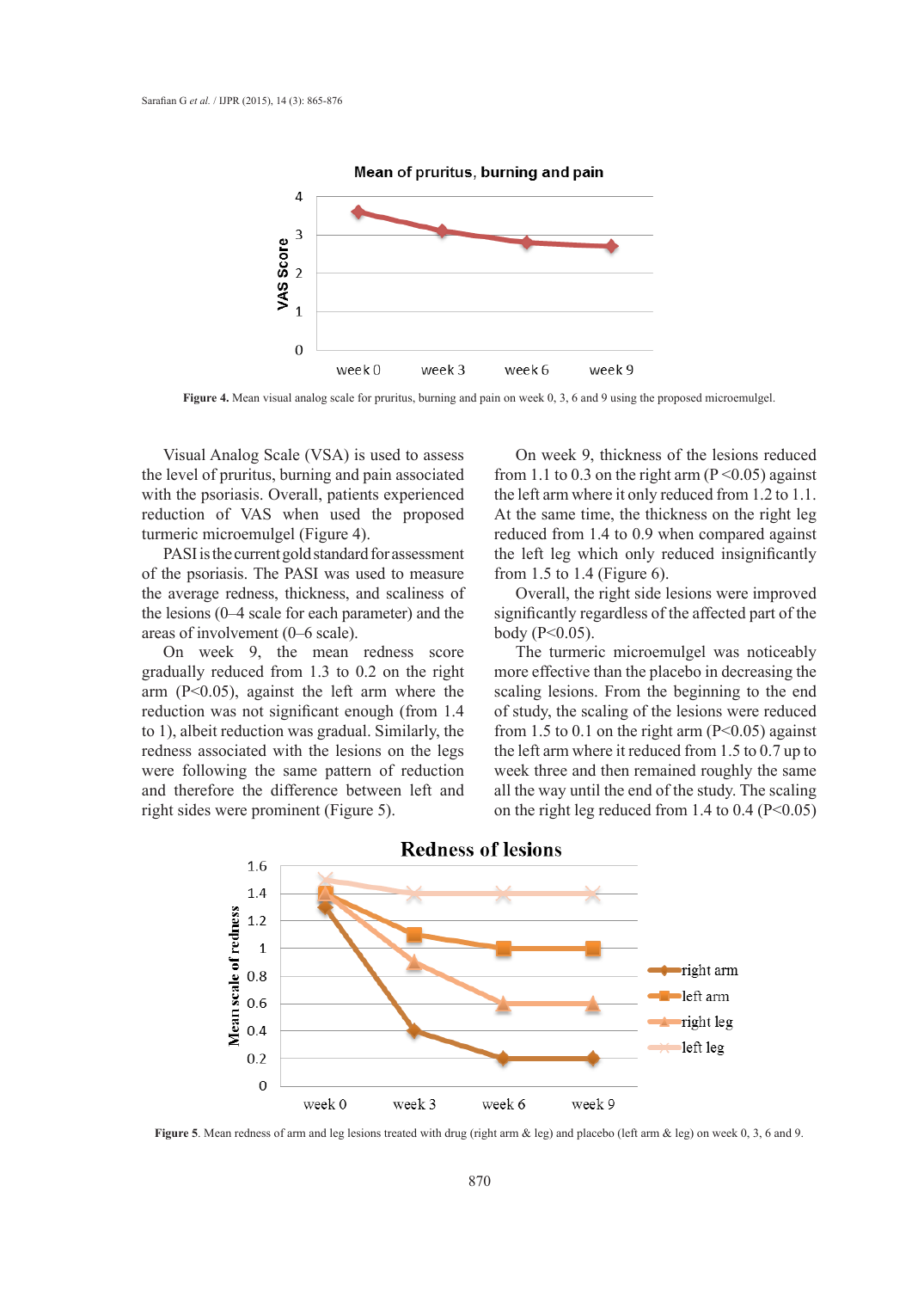

# **Thickness of lesions**

**Figure 6**. Mean thickness of arm and leg lesions treated with drug (right arm & leg) and placebo (left arm & leg) on week 0, 3, 6 and 9.

when compared against the left leg which only reduced insignificantly from 1.4 to 1 (Figure 7).

The area of lesion is the final parameter in the PASI scoring system. Equally, the area of lesions at the end of the follow up on the right side of the body was meaningfully improved  $(P<0.05)$ in comparison to the left side where the area of involvement more or less remained the same as far as the lesions on the arms were concerned. The involved area of lesions on the left leg was even increased (the lesions worsened) in some respect in comparison to the beginning of the study (Figure 8).

Overall, the mean PASI score at baseline between the two sides were 3.6 and 3.7 for the right and left side of the body respectively. That was simply due to the fact that in our patient selection we were extra careful to select those lesions which were identical in their presentations and size (the involved area). In our investigation, the side treated with drug improved in PASI and that level of steady improvement was observed all the way in the clinical trial  $(P<0.05)$ . On the other hand the side treated with placebo had a mild improvement up to week three and then remained almost the same all the way in to week 9. This could be due to the fact that our placebo was acting as a moisturizer and that influence was sufficient enough to improve the PASI in less significant manner in comparison to the side



# **Scaling of lesions**

**Figure 7.** Mean scaling of arm and leg lesions treated with drug (right arm & leg) and placebo (left arm & leg) on week 0, 3, 6 and 9.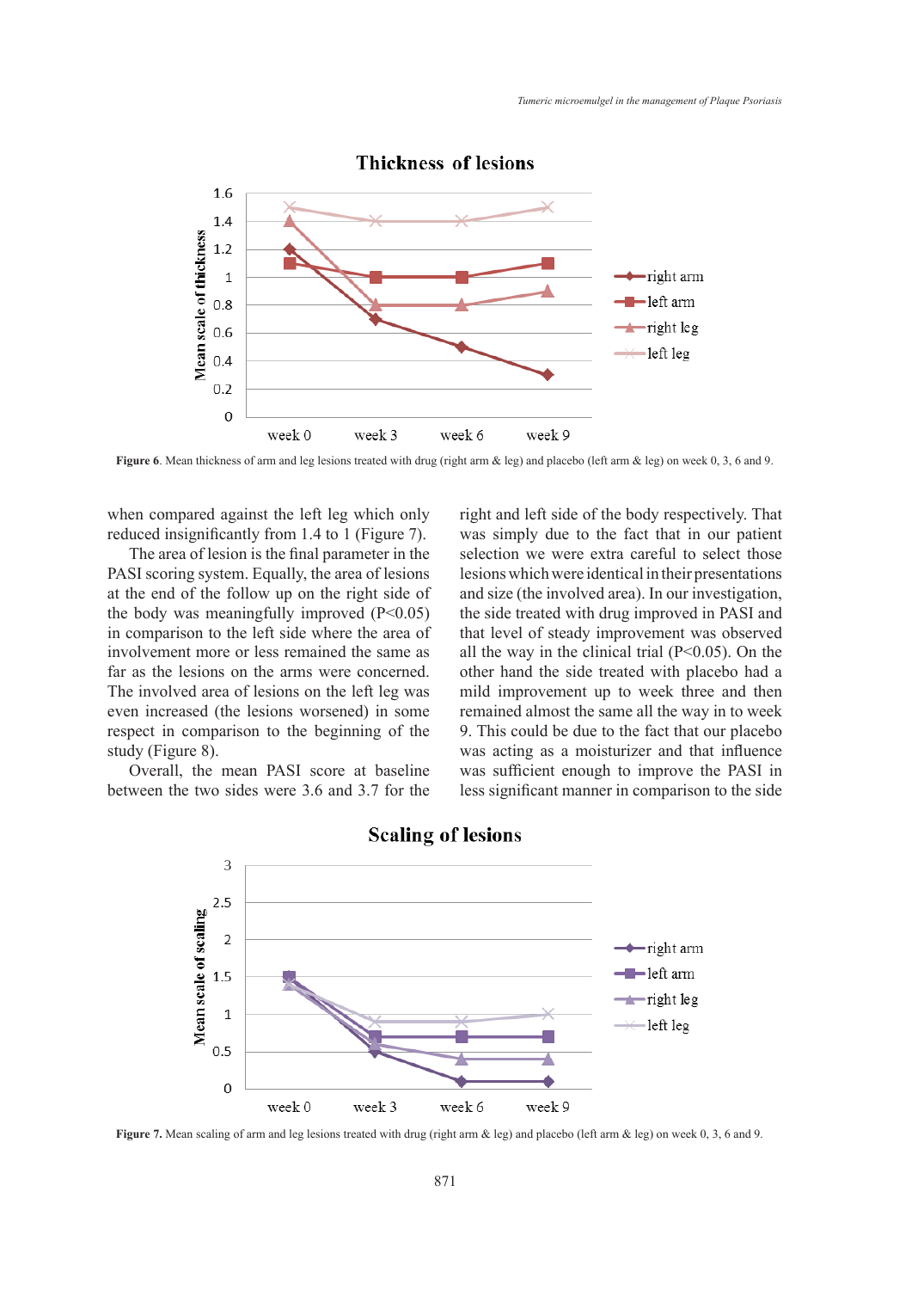

**Figure 8.** Mean area of arm and leg lesions treated with drug (right arm & leg) and placebo (left arm & leg) on week 0, 3, 6 and 9.

treated with drug where it had the benefit of the properties of the active ingredient with more meaningful improvement of the PASI score (Figure 9).

As a part of novel clinical trial and based on good clinical trial practice we gathered any adverse effects experienced by the patients thorough out our study and at least for 4 weeks post trial period. All patients had access to 24 hours help line for reporting any undesirable side effects. Based on those reported side effects 85% of the patients were happy with the formulation of our drug and no side effects were reported. 6% of the patients reported dryness and with similar figure for burning sensation. Finally 3% experienced irritation while they have been using the product. As this reporting was identical for the left and right side we may conclude that these reported side effects could well be associated with the inactive ingredients of our formulation rather than the turmeric itself. Never the less, such level of side effects reporting only experiencing for short period at any event bearing in mind that patients with psoriasis having very sensitive skin is statistically well satisfactory (Figure 10).

# **Discussion**

In recent years, plaque psoriasis is recognized as the most prevalent autoimmune disease that has a significant impact not only on the patient`s



**Figure 9.** Mean Psoriasis Area and Severity Index (M-PASI) score on week 0, 3, 6 and 9 using 0.5% turmeric microemulgel on the right side against placebo on the left side.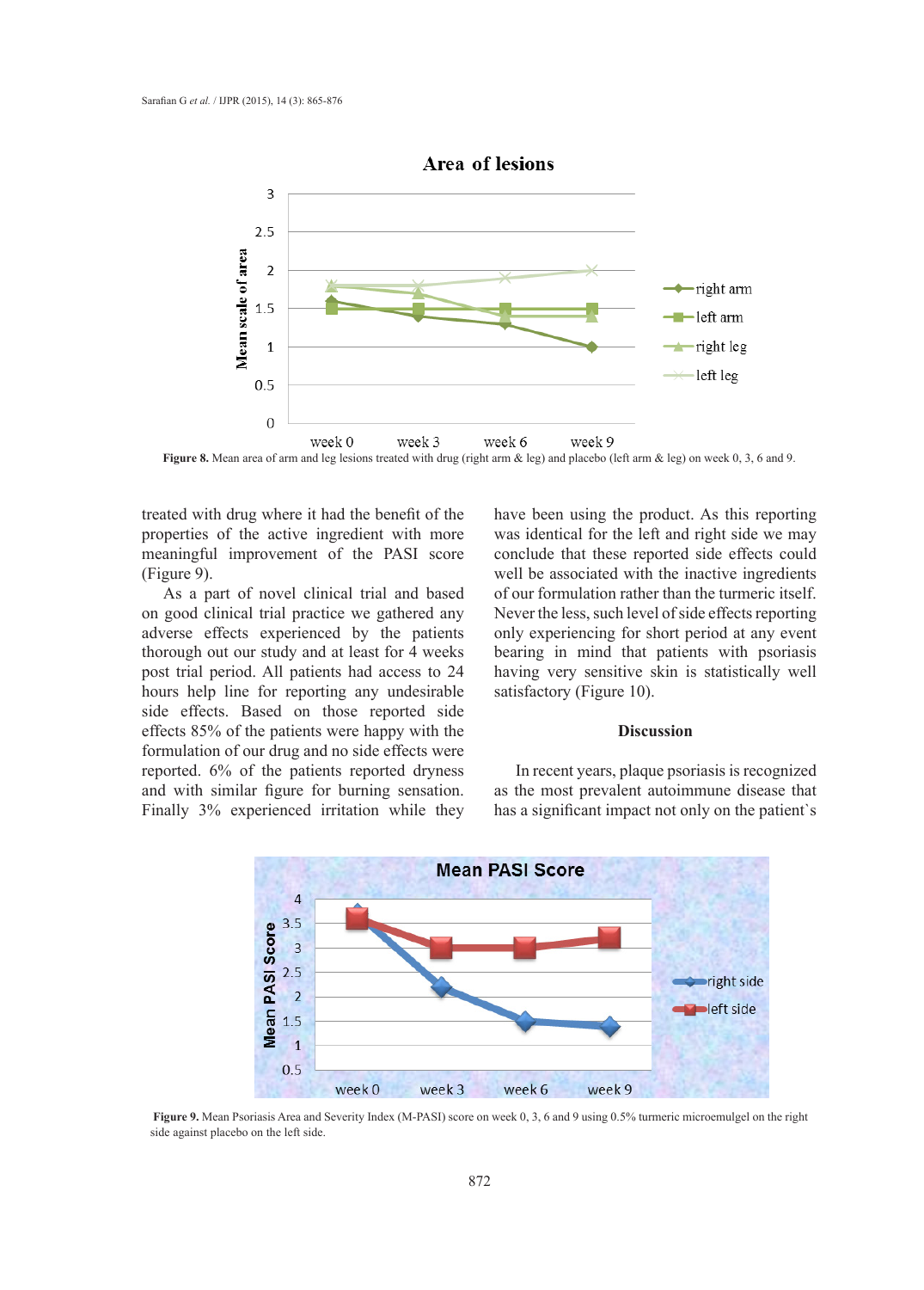

Figure 10. The most common adverse effects reported by patients up to 4 weeks post trial.

health but also on a patient's quality of life, sometimes profoundly altering their everyday life (10). This randomized, prospective intraindividual, right–left comparative, placebocontrolled, double-blind clinical trial was aimed to investigate the topical turmeric microemulgel on plaque-type psoriasis with the view of disease management and quality of life parameters. This study was designed bearing in mind the demographic influential factors, causes and ultimately comorbidities.

There are multiple treatment options for this group of patients, including systemic therapies, topical therapies and phototherapy. These options can be used in conjunction with other drugs or on their own (11). At the present time, Cyclosporine, Calcipotriol, Retinoids, Dithranol and Coal tar are amongst the most accepted anti-psoriatic compounds. However, most of the current psoriasis topical treatments are suppressive and directed either at inducing a remission or relieving the patient's condition (1, 12, 13). Being messy and irritations associated with Coal tar, burning and staining associated with Calcipotriol, local tissue atrophy and systemic side effects with Corticosteroids, photoreaction and exaggerated burning of Methoxsalen can be a major reason to limit their uses (1, 14, 23).

In addition to all the mentioned therapies, topical herbal remedies have a great place in the management of psoriasis as it has lesser side effects or toxic effects in comparison to the other therapies. About 75% of the patients with mildto-moderate psoriasis are amenable to topical treatment in their lifetime and using herbal remedies like Aloe vera, Cayenne, Chamomile, Turmeric, Flaxseed oil can create an additional therapeutic benefits (3).

Turmeric, derived from the plant *Curcuma longa*, is a gold-colored spice commonly used in the India. Considerable interests have been focusing on curcumin which is one of the major constituent and isolated from turmeric (5, 15). The use of curcumin for the treatment of various skin diseases like scleroderma, psoriasis and skin cancer has been suggested by many scientists and clinicians around the world. Curcumin has the ability to down regulate the receptors of 5-LOX, COX-2, TNFα, IL-6, IL-8 and IL-1 cytokines in order to reduce the redness and inflammation. Curcumin decreases the expression of proinflammatory cytokines and growth factors such as interleukin 6 and IL-8 in human keratinocytes (21). Phosphorylase kinase (PK), a calmodulin containing enzyme, is expressed at significantly higher levels in patients with psoriasis. Higher levels of phosphorylase kinase (PK) activity, glycogenolysis and phosphorylation are associated with increased psoriatic activity. Curcumin is a potent, selective and non-competitive phosphorylase kinase (PK) inhibitor and was shown to reduce the PK levels in psoriatic patients (16, 21). Our data and clinical observations throughout the study have demonstrated the ability of this product to be an additional option in conjunction with other therapeutic options to treat this medical condition.

In a clinical study by Heng *et al.* (2000) it was reported that five out of ten patients had 90% resolution of psoriasis after 2-6 weeks of treatment with curcumin gel, and the rest of the patients had 50-85% improvement after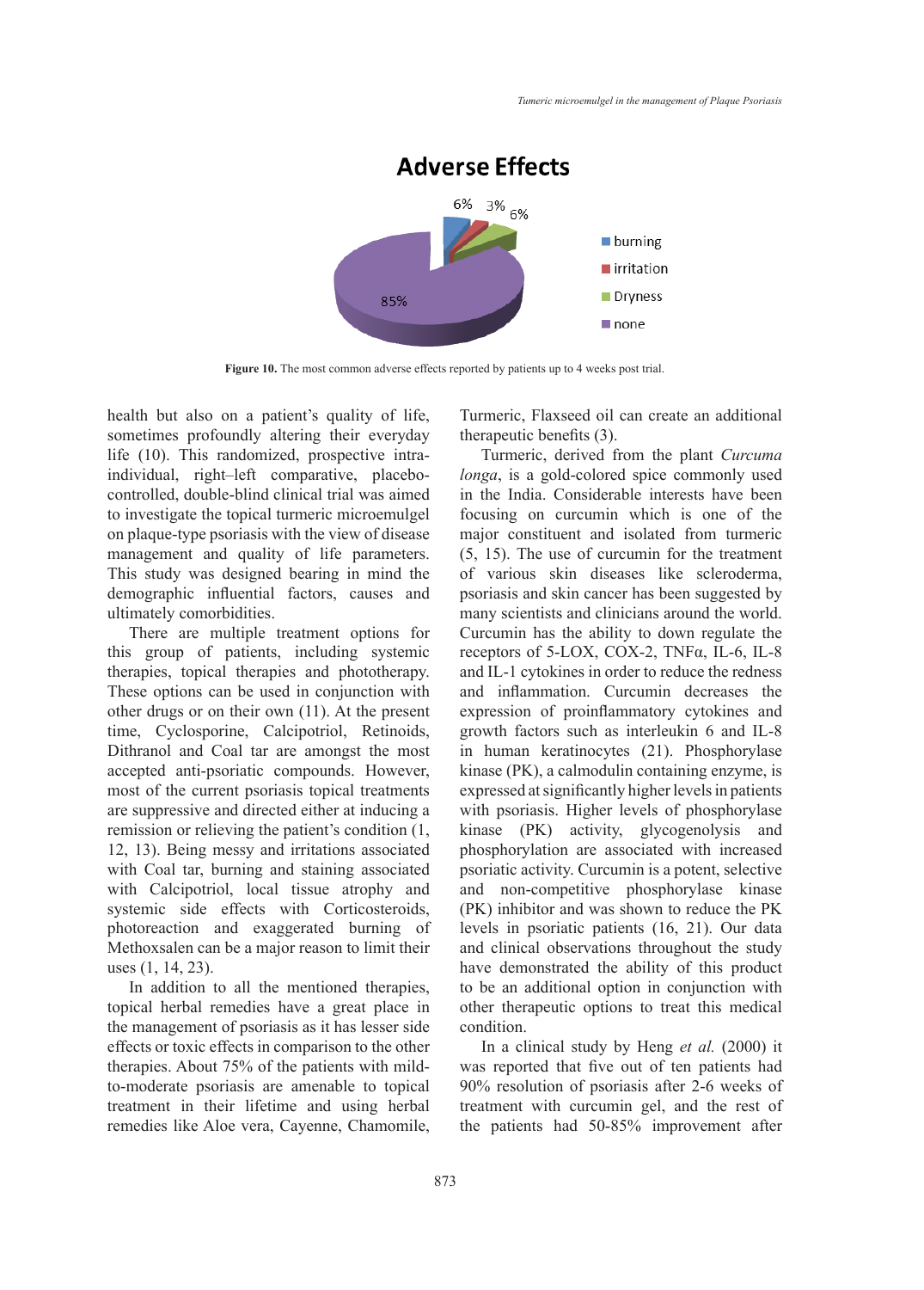3-8 weeks of treatment. Curcumin was found to be more effective in reducing the PK levels when compared with Calcipotriol, a vitamin D3 analogue in psoriasis. The resolution of psoriasis in the curcumin-treated group was superior in comparison to the Calcipotriol or untreated group (16). Various topical formulations are investigated by researchers around the world for their absorption properties. One of the most recent studies by khiljee *et al.* (2010) has investigated the three dosage forms of turmeric extract; a microemulsion, a gel, and an ointment with the aim of evaluating and comparing their release properties from topical preparations using franz cells. After 6 hour, it was observed that the microemulsion had the fastest release through nylon membrane and cellulose membrane compared with the gel or ointment (9). Turmeric microemulgel (our patented formulation) in this study was based on the original microemulsion idea; however, improvement to the formulation was made to compensate for the shortfalls of the previous microemulsion formulations.

In patient surveys between 2001 and 2008 by the national psoriasis foundation, 33% of patients with mild and 60% of patients with moderate-to-severe disease reported that this medical condition was a significant problem in their everyday life activities. The negative effect on the psychological and social dimensions of life can be greater than those resulting from life-threatening illnesses such as myocardial infarction. Psoriasis can negatively affect patient's lifestyle, emotional well-being, social life and ability to work (2).

 Currently, there are many ways and questionnaires to measure the quality of life in patients with psoriasis. Psoriasis quality of life questionnaire is referred as the major well recognized method in assessing quality of life in patients with psoriasis and psoriatic arthritis (10, 17). Never the less, it is suggested that some of the therapeutic options may improve the lesions but don't necessarily improve the quality of life and ultimately are not providing the maximum clinical benefit. In general, there is correlation between quality of life parameters and the PASI scores on individual patients. In recent studies the trials of new agents such as Alefacept, Efalizumab, and tumour necrosis factor  $\alpha$  (TNF

α) inhibitors such as Etanercept and Infliximab have demonstrated that patient`s quality of life evidently improves with treatment. This means that, the PASI scores may show statistically significant improvement early in clinical trials and therefore the analysis of quality of life parameters can be used to confirm if these changes are clinically significant or meaningful in real life case scenarios (17, 18, 19). Bearing that in mind we have investigated the similar parameters using the same method to evaluate the turmeric microemulgel. Interestingly, some pattern of improvement were observed where the PASI score was reduced when turmeric microemulgel was used in comparison to the placebo (Table 2). Another study has investigated the relationships between changes in quality of life and severity of the disease. Itching, as one of the mentioned quality of life parameters were improved when patients with chronic plaque psoriasis were receiving intermittent short courses of Cyclosporin. The study demonstrated that the short courses of Cyclosporin clearly improves the overall outcome of the therapy not only by the proposed pharmacological mode of action but also when the itching was reduced the "good feeling" effects may also play an additional contributing role in the overall management and wellbeing of the patients (20). Likewise, using the turmeric microemulgel in our study has demonstrated that the level of itching was improved during 9 weeks trial. At the baseline 35% of the patients reported to have pruritus as a problem interfering with their everyday activities. However, using turmeric microemulgel has led to a meaningful reduction in the number of patients, 11% in comparison to the beginning of the study (Figure 4). In parallel to that, factors such as being self-conscious or embarrassed about the problem or interference with daily and social activities which could be important wellbeing factors were enhanced and therefore creating a better overall response to the treatment (Table 2).

The results of this study indicate that at the baseline 76.5% of the patients announced that the disease worsened by the stress (Figure 1). By the end of our study, the reported quality of life parameters were mainly evolved and signs of good feelings were reported by the patients. The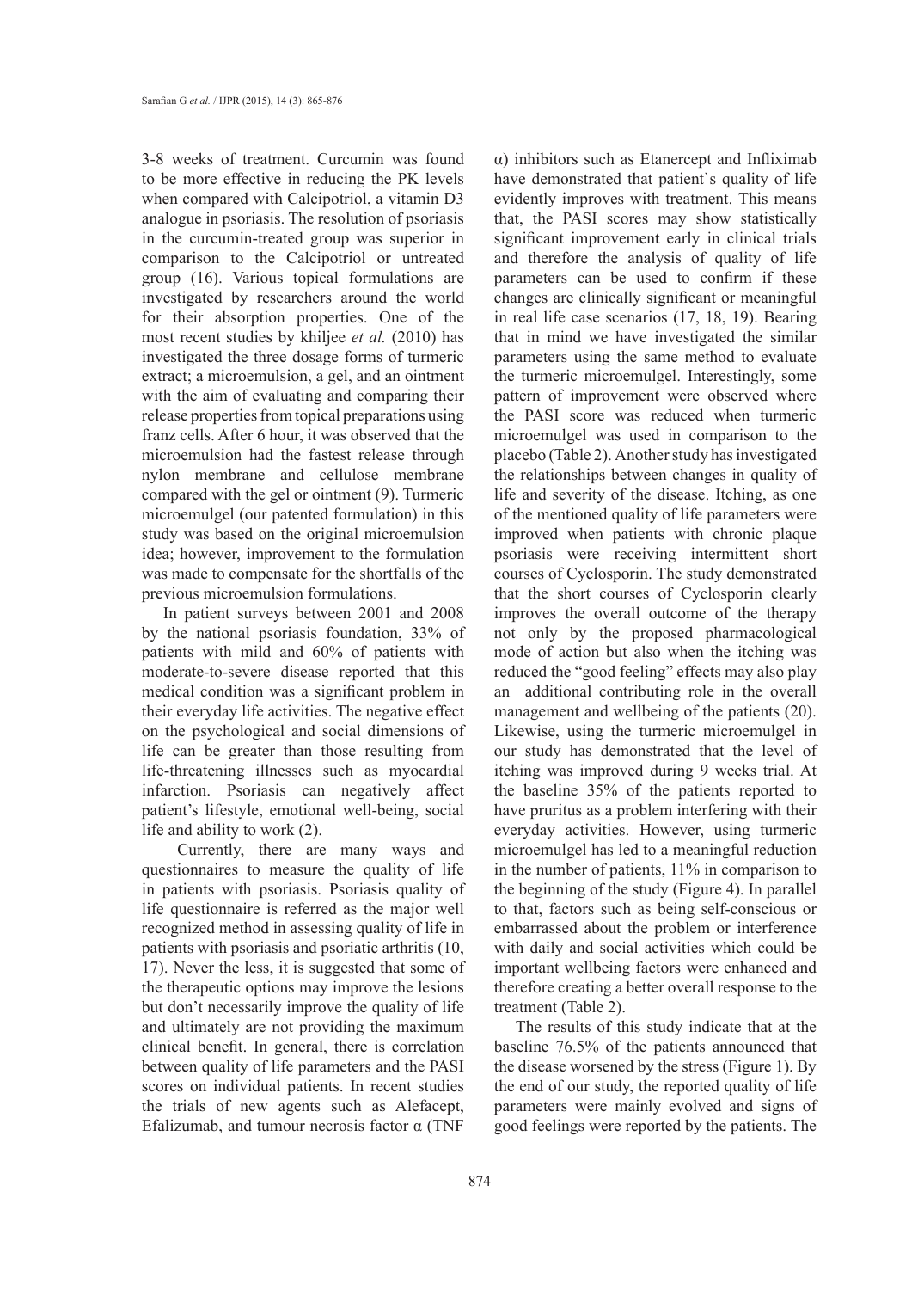author does believe that could be directly linked to the fact that the level of stress was lessened by the use of proposed microemulgel and patients were responding to the visual appearance of the lesions (Figure 11).

Furthermore, the mean psoriasis area and severity index elements (shown in Figures 5 to 8) such as redness, thickness, scaling and area of involvement of the plaques in treated lesions in comparison to the placebo was improved (P<0.05). This improvement was equally observed in comparison to the baseline (P<0.05), meaning that the use of turmeric microemulgel can have prominent additive effects in the management of the plaque psoriasis.

In summary, turmeric microemulgel was well tolerated with trivial number of reported side effects (Figure 10). It appeared to be effective in some degree in resolution and improvement of the investigated lesions compared to the baseline and placebo (Figure 11). Based on our findings, the author believes that the new proposed microemulgel may be considered as an alternative therapeutic topical option in some patients and in all likelihood as an add-on therapeutic option for many patients suffering with plaque psoriasis.

### **Acknowledgements**

We would like to thank Behvazan Pharmaceutical Company and Tofigh Darou Pharmaceutical Company for assisting with the stability and HPLC testing. Shafayab Gostar Co for providing the HPLC standards. The active ingredient, hydroalcoholic turmeric extract was purchased from Soha Jissa Co. Our very special gratitude to Dr Faraz Emami for providing us with their kind advice and guidance.

#### **References**

- (1) Dippiro JT, Talbert RL, Yee GC, Matzke GR, Wells BG and Posey LM. Pharmacotherapy: A Pathophysiologic Approach. In: West DP, Lloyd A, West LE, Bauer KA, Musumeci ML and Micali G. (eds.) *Psoriasis*. 7<sup>th</sup> ed. New York, McGraw-Hill (2008) 1823-1833.
- (2) Voorhees AV, Steven R, Koo JYM, Lebwohl MG and Menter A. The psoriasis and psoriatic arthritis pocket guide: treatment options and patient management. *The National Psoriasis Foundation* (2009) Available from:

URL: http:// www.psoriasis.org.

- Sahu R, Jain NK, Tiwari P, Singh N, Dixit A and Singh G. Herbal remedies: A new era for psoriasis disease. *Int. J. Pharm. Sci. Res.* (2011) 2: 525-533. (3)
- Gazi S, Sadath A, Talmale SY, Kadam B1 and Shaikh (4) L. Alternative medicine for psoriasis- natural herbal ayurvedic treatment-a review. *IJAHM* (2012) 2: 455- 463.
- Chattopadhyay I, Biswas K, Bandyopadhyay U and (5) Banerjee RK. Turmeric and curcumin: Biological actions and medicinal applications. *Curr. Sci.* (2004) 87: 44-53.
- (6) Ruby AJ, Kuttan G, Dinesh BK, Rajasekharan KN and Kuttan R. Antitumor and antioxidant activity of natural curcuminoids. *Cancer Lett*. (1995) 94: 79-83.
- Shirkanth R and Bharat B. Curcumin is a noncompetitive (7) and selective inhibitor of phosphorylase kinase. *Br. J. Dermatol.* (1994) 341: 19-22.
- Patel NA, Patel NJ and Patel RP. Formulation and (8) evaluation of curcumin gel for topical application*. Pharm. Dev. Technol.* (2009) 14: 80-89.
- (9) Khiljee S, Rehman N, Sarfraz M, Montazeri H, Löbenberg R and Khiljee T. *In-vitro* release of indian penny wort, walnut, and turmeric from topical preparations using two different types of membranes. *IJPSR* (2010) 17: 27-32.
- (10) Zachariae R, Zachariae H, Blomqvist K, Davidsson S, Molin L and Mork C. Epidemiology and health services research quality of life in 6497 nordic patients with psoriasis. *Br. J. Dermatol*. (2002) 146: 1006-1016.
- (11) Kuchekar AB, Pujari RR, Kuchekar SB, Dhole SN and Mule PM. Psoriasis: A comprehensive review*. IJPLS* (2011) 2: 857-877.
- Alldredge BK, Correlli RL, Guglielmo BJ, Koda– (12) Kimble MA, Kradjan WA, Yee YL and Williams BR. Applied Therapeutics. In: Ives TJ and Kiser KL (eds.) *Psoriasis*. 9th ed. Lippincott, Williams and Wilkins (2009) 40: 40-13.
- (13) Puri N, Mahajan BB and Sandhu SK. Clinical evaluation of different therapeutic modalities in psoriasis by PASI score. *Our Dermatol. Online* (2013) 4: 16-22.
- (14) Mason J, Mason AR and Cork MJ. Topical preparations for the treatment of psoriasis: a systematic review. *Br. J. Dermatol*. (2002) 146: 351-364.
- $(15)$  Araujo CC and Leon LL. Biological activities of Curcuma longa L. *Mem. Inst. Oswaldo Cruz.* (2001) 96: 723-728.
- (16) Heng MC, Song MK, Harker J and Heng MK. Druginduced suppression of phosphorylase kinase activity correlates with resolution of psoriasis as assessed by clinical, histological and immunohistochemical parameters. *Br. J. Dermatol.* (2000) 143: 937-949.
- Langley RGB, Krueger GG and Griffiths CEM. (17) Psoriasis: epidemiology, clinical features, and quality of life. *Ann. Rheum. Dis.* (2005) 64: 18-23.
- (18) Katugampola RP, Lewis VJ and Finlay AY. The Dermatology Life Quality Index: assessing the efficacy of biological therapies for psoriasis. *Br. J. Dermatol.*